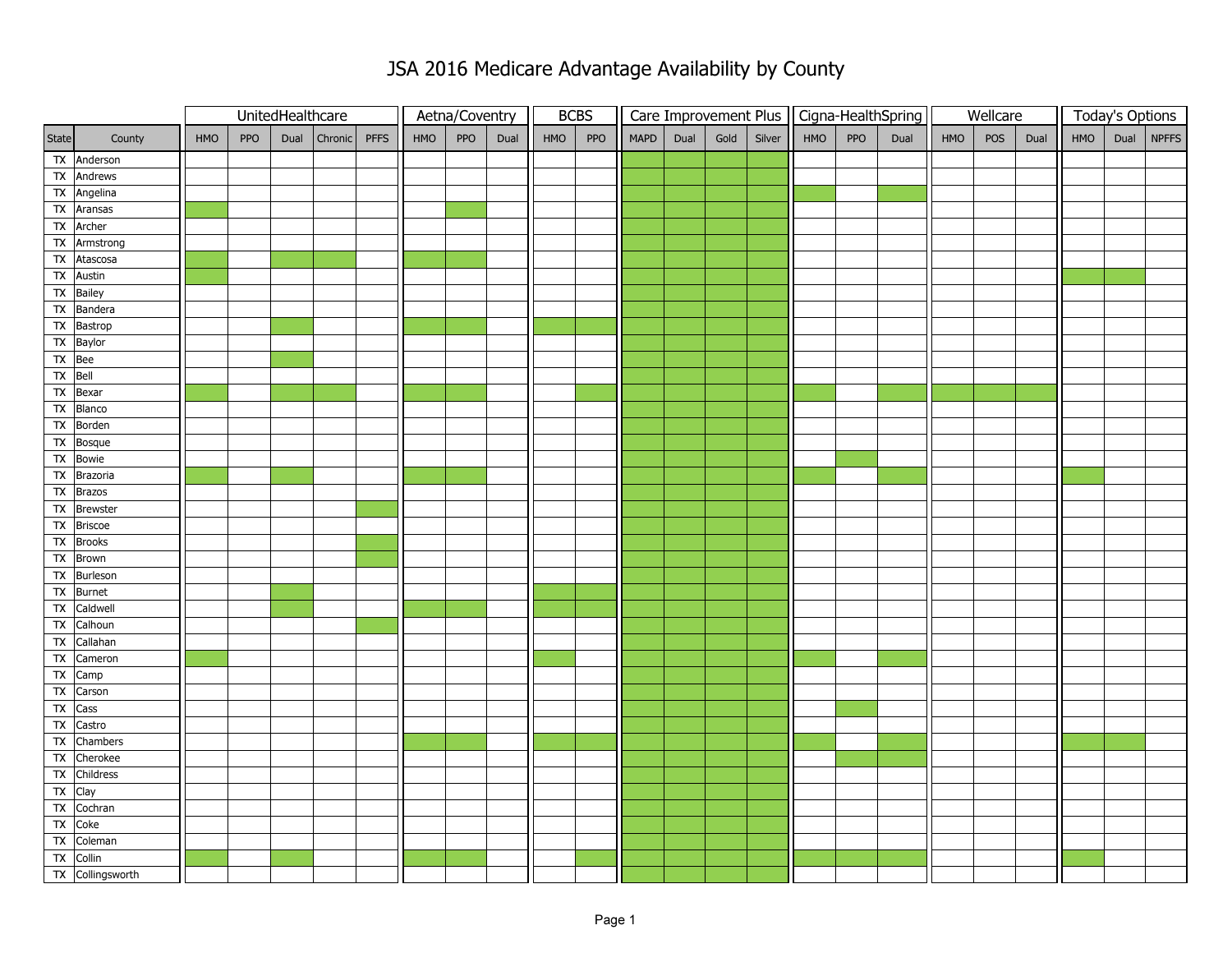|               |                             | UnitedHealthcare |            |      |         | Aetna/Coventry |     | <b>BCBS</b> |      |     |     |      |      |      |        | Care Improvement Plus   Cigna-HealthSpring |     | Wellcare |     |     | <b>Today's Options</b> |     |  |            |
|---------------|-----------------------------|------------------|------------|------|---------|----------------|-----|-------------|------|-----|-----|------|------|------|--------|--------------------------------------------|-----|----------|-----|-----|------------------------|-----|--|------------|
| State         | County                      | HMO              | <b>PPO</b> | Dual | Chronic | <b>PFFS</b>    | HMO | PPO         | Dual | HMO | PPO | MAPD | Dual | Gold | Silver | HMO                                        | PPO | Dual     | HMO | POS | Dual                   | HMO |  | Dual NPFFS |
|               | TX Colorado                 |                  |            |      |         |                |     |             |      |     |     |      |      |      |        |                                            |     |          |     |     |                        |     |  |            |
|               | TX Comal                    |                  |            |      |         |                |     |             |      |     |     |      |      |      |        |                                            |     |          |     |     |                        |     |  |            |
|               | TX Comanche                 |                  |            |      |         |                |     |             |      |     |     |      |      |      |        |                                            |     |          |     |     |                        |     |  |            |
|               | TX Concho                   |                  |            |      |         |                |     |             |      |     |     |      |      |      |        |                                            |     |          |     |     |                        |     |  |            |
|               | TX Cooke                    |                  |            |      |         |                |     |             |      |     |     |      |      |      |        |                                            |     |          |     |     |                        |     |  |            |
|               | TX Coryell                  |                  |            |      |         |                |     |             |      |     |     |      |      |      |        |                                            |     |          |     |     |                        |     |  |            |
|               | TX Cottle                   |                  |            |      |         |                |     |             |      |     |     |      |      |      |        |                                            |     |          |     |     |                        |     |  |            |
|               | TX Crane                    |                  |            |      |         |                |     |             |      |     |     |      |      |      |        |                                            |     |          |     |     |                        |     |  |            |
|               | $\overline{TX}$ Crockett    |                  |            |      |         |                |     |             |      |     |     |      |      |      |        |                                            |     |          |     |     |                        |     |  |            |
|               | TX Crosby                   |                  |            |      |         |                |     |             |      |     |     |      |      |      |        |                                            |     |          |     |     |                        |     |  |            |
|               | TX Culberson                |                  |            |      |         |                |     |             |      |     |     |      |      |      |        |                                            |     |          |     |     |                        |     |  |            |
|               | TX Dallam                   |                  |            |      |         |                |     |             |      |     |     |      |      |      |        |                                            |     |          |     |     |                        |     |  |            |
|               | TX Dallas                   |                  |            |      |         |                |     |             |      |     |     |      |      |      |        |                                            |     |          |     |     |                        |     |  |            |
|               | TX Dawson                   |                  |            |      |         |                |     |             |      |     |     |      |      |      |        |                                            |     |          |     |     |                        |     |  |            |
|               | TX Deaf Smith               |                  |            |      |         |                |     |             |      |     |     |      |      |      |        |                                            |     |          |     |     |                        |     |  |            |
|               | TX Delta                    |                  |            |      |         |                |     |             |      |     |     |      |      |      |        |                                            |     |          |     |     |                        |     |  |            |
|               | TX Denton                   |                  |            |      |         |                |     |             |      |     |     |      |      |      |        |                                            |     |          |     |     |                        |     |  |            |
|               | TX DeWitt                   |                  |            |      |         |                |     |             |      |     |     |      |      |      |        |                                            |     |          |     |     |                        |     |  |            |
|               | TX Dickens                  |                  |            |      |         |                |     |             |      |     |     |      |      |      |        |                                            |     |          |     |     |                        |     |  |            |
|               | TX Dimmit<br>TX Donley      |                  |            |      |         |                |     |             |      |     |     |      |      |      |        |                                            |     |          |     |     |                        |     |  |            |
|               | TX Duval                    |                  |            |      |         |                |     |             |      |     |     |      |      |      |        |                                            |     |          |     |     |                        |     |  |            |
|               | TX Eastland                 |                  |            |      |         |                |     |             |      |     |     |      |      |      |        |                                            |     |          |     |     |                        |     |  |            |
|               | TX Ector                    |                  |            |      |         |                |     |             |      |     |     |      |      |      |        |                                            |     |          |     |     |                        |     |  |            |
|               | TX Edwards                  |                  |            |      |         |                |     |             |      |     |     |      |      |      |        |                                            |     |          |     |     |                        |     |  |            |
|               | TX El Paso                  |                  |            |      |         |                |     |             |      |     |     |      |      |      |        |                                            |     |          |     |     |                        |     |  |            |
| $TX$ Ellis    |                             |                  |            |      |         |                |     |             |      |     |     |      |      |      |        |                                            |     |          |     |     |                        |     |  |            |
|               | $TX$ Erath                  |                  |            |      |         |                |     |             |      |     |     |      |      |      |        |                                            |     |          |     |     |                        |     |  |            |
|               | TX Falls                    |                  |            |      |         |                |     |             |      |     |     |      |      |      |        |                                            |     |          |     |     |                        |     |  |            |
|               | TX Fannin                   |                  |            |      |         |                |     |             |      |     |     |      |      |      |        |                                            |     |          |     |     |                        |     |  |            |
|               | TX Fayette                  |                  |            |      |         |                |     |             |      |     |     |      |      |      |        |                                            |     |          |     |     |                        |     |  |            |
|               | TX Fisher                   |                  |            |      |         |                |     |             |      |     |     |      |      |      |        |                                            |     |          |     |     |                        |     |  |            |
|               | TX Floyd                    |                  |            |      |         |                |     |             |      |     |     |      |      |      |        |                                            |     |          |     |     |                        |     |  |            |
|               | TX Foard                    |                  |            |      |         |                |     |             |      |     |     |      |      |      |        |                                            |     |          |     |     |                        |     |  |            |
|               | TX Fort Bend                |                  |            |      |         |                |     |             |      |     |     |      |      |      |        |                                            |     |          |     |     |                        |     |  |            |
|               | TX Franklin                 |                  |            |      |         |                |     |             |      |     |     |      |      |      |        |                                            |     |          |     |     |                        |     |  |            |
|               | $\overline{TX}$   Freestone |                  |            |      |         |                |     |             |      |     |     |      |      |      |        |                                            |     |          |     |     |                        |     |  |            |
| TX Frio       |                             |                  |            |      |         |                |     |             |      |     |     |      |      |      |        |                                            |     |          |     |     |                        |     |  |            |
|               | TX Gaines                   |                  |            |      |         |                |     |             |      |     |     |      |      |      |        |                                            |     |          |     |     |                        |     |  |            |
|               | TX Galveston                |                  |            |      |         |                |     |             |      |     |     |      |      |      |        |                                            |     |          |     |     |                        |     |  |            |
|               | TX Garza                    |                  |            |      |         |                |     |             |      |     |     |      |      |      |        |                                            |     |          |     |     |                        |     |  |            |
|               | TX Gillespie                |                  |            |      |         |                |     |             |      |     |     |      |      |      |        |                                            |     |          |     |     |                        |     |  |            |
| $\mathsf{TX}$ | Glasscock                   |                  |            |      |         |                |     |             |      |     |     |      |      |      |        |                                            |     |          |     |     |                        |     |  |            |
|               | TX Goliad                   |                  |            |      |         |                |     |             |      |     |     |      |      |      |        |                                            |     |          |     |     |                        |     |  |            |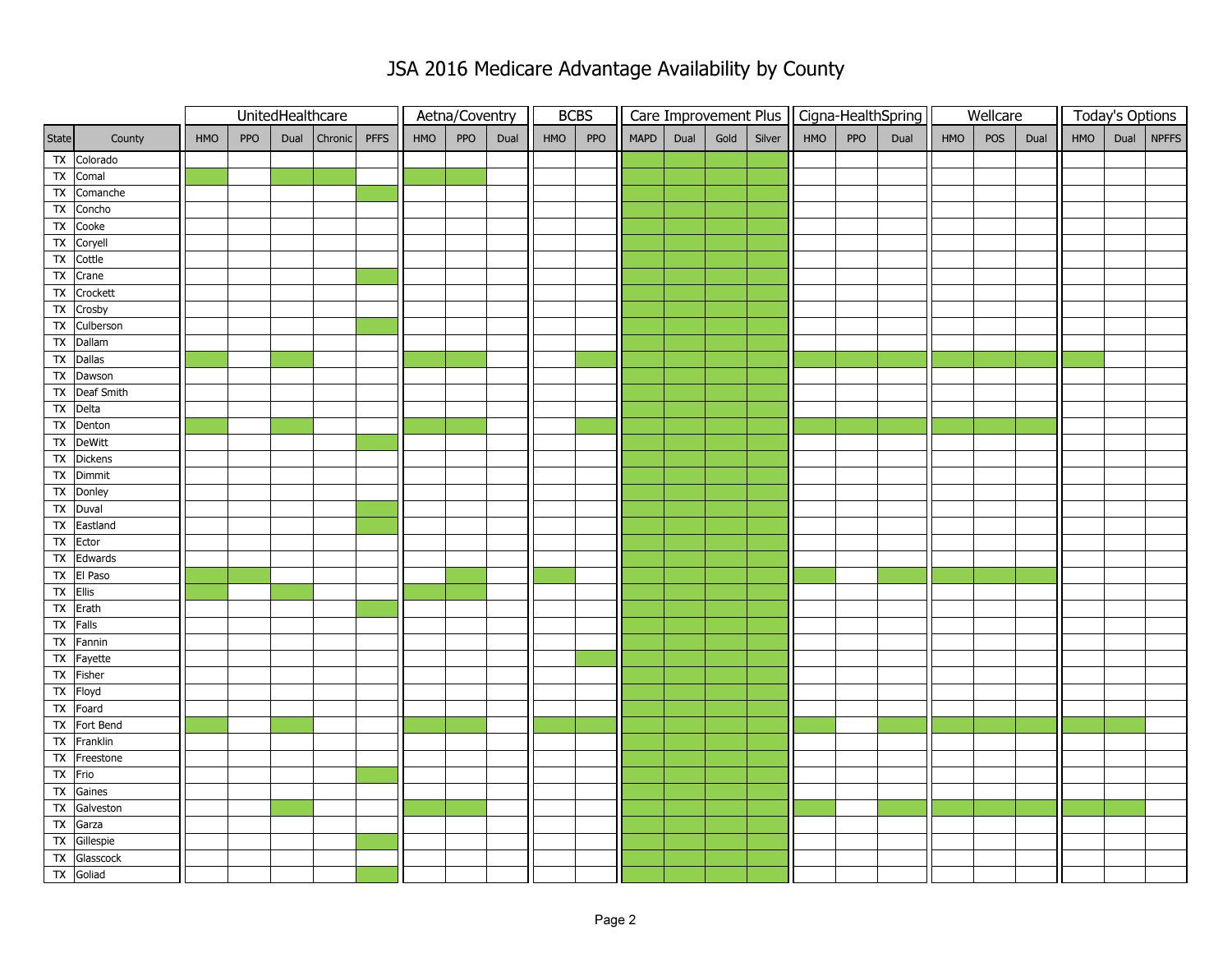|                          |                          | UnitedHealthcare |            |      |         | Aetna/Coventry |     | <b>BCBS</b> |      |     |     |             |      |      |        | Care Improvement Plus   Cigna-HealthSpring |     | Wellcare |     |     | <b>Today's Options</b> |     |      |       |
|--------------------------|--------------------------|------------------|------------|------|---------|----------------|-----|-------------|------|-----|-----|-------------|------|------|--------|--------------------------------------------|-----|----------|-----|-----|------------------------|-----|------|-------|
| State                    | County                   | HMO              | <b>PPO</b> | Dual | Chronic | PFFS           | HMO | PPO         | Dual | HMO | PPO | <b>MAPD</b> | Dual | Gold | Silver | HMO                                        | PPO | Dual     | HMO | POS | Dual                   | HMO | Dual | NPFFS |
|                          | TX Gonzales              |                  |            |      |         |                |     |             |      |     |     |             |      |      |        |                                            |     |          |     |     |                        |     |      |       |
|                          | TX Gray                  |                  |            |      |         |                |     |             |      |     |     |             |      |      |        |                                            |     |          |     |     |                        |     |      |       |
|                          | TX Grayson               |                  |            |      |         |                |     |             |      |     |     |             |      |      |        |                                            |     |          |     |     |                        |     |      |       |
|                          | TX Gregg                 |                  |            |      |         |                |     |             |      |     |     |             |      |      |        |                                            |     |          |     |     |                        |     |      |       |
|                          | TX Grimes                |                  |            |      |         |                |     |             |      |     |     |             |      |      |        |                                            |     |          |     |     |                        |     |      |       |
|                          | TX Guadalupe             |                  |            |      |         |                |     |             |      |     |     |             |      |      |        |                                            |     |          |     |     |                        |     |      |       |
|                          | TX Hale                  |                  |            |      |         |                |     |             |      |     |     |             |      |      |        |                                            |     |          |     |     |                        |     |      |       |
| $TX$ Hall                |                          |                  |            |      |         |                |     |             |      |     |     |             |      |      |        |                                            |     |          |     |     |                        |     |      |       |
|                          | TX Hamilton              |                  |            |      |         |                |     |             |      |     |     |             |      |      |        |                                            |     |          |     |     |                        |     |      |       |
| $\mathsf{TX}$            | Hansford                 |                  |            |      |         |                |     |             |      |     |     |             |      |      |        |                                            |     |          |     |     |                        |     |      |       |
|                          | TX Hardeman              |                  |            |      |         |                |     |             |      |     |     |             |      |      |        |                                            |     |          |     |     |                        |     |      |       |
|                          | TX Hardin                |                  |            |      |         |                |     |             |      |     |     |             |      |      |        |                                            |     |          |     |     |                        |     |      |       |
|                          | TX Harris                |                  |            |      |         |                |     |             |      |     |     |             |      |      |        |                                            |     |          |     |     |                        |     |      |       |
|                          | $\overline{TX}$ Harrison |                  |            |      |         |                |     |             |      |     |     |             |      |      |        |                                            |     |          |     |     |                        |     |      |       |
|                          | TX Hartley               |                  |            |      |         |                |     |             |      |     |     |             |      |      |        |                                            |     |          |     |     |                        |     |      |       |
| $\mathsf{TX}$            | Haskell                  |                  |            |      |         |                |     |             |      |     |     |             |      |      |        |                                            |     |          |     |     |                        |     |      |       |
|                          | TX Hays                  |                  |            |      |         |                |     |             |      |     |     |             |      |      |        |                                            |     |          |     |     |                        |     |      |       |
|                          | $\overline{TX}$ Hemphill |                  |            |      |         |                |     |             |      |     |     |             |      |      |        |                                            |     |          |     |     |                        |     |      |       |
|                          | TX Henderson             |                  |            |      |         |                |     |             |      |     |     |             |      |      |        |                                            |     |          |     |     |                        |     |      |       |
|                          | TX Hidalgo               |                  |            |      |         |                |     |             |      |     |     |             |      |      |        |                                            |     |          |     |     |                        |     |      |       |
| $TX$ Hill                |                          |                  |            |      |         |                |     |             |      |     |     |             |      |      |        |                                            |     |          |     |     |                        |     |      |       |
|                          | TX Hockley               |                  |            |      |         |                |     |             |      |     |     |             |      |      |        |                                            |     |          |     |     |                        |     |      |       |
|                          | TX Hood                  |                  |            |      |         |                |     |             |      |     |     |             |      |      |        |                                            |     |          |     |     |                        |     |      |       |
|                          | TX Hopkins               |                  |            |      |         |                |     |             |      |     |     |             |      |      |        |                                            |     |          |     |     |                        |     |      |       |
|                          | TX Houston               |                  |            |      |         |                |     |             |      |     |     |             |      |      |        |                                            |     |          |     |     |                        |     |      |       |
|                          | $\overline{TX}$ Howard   |                  |            |      |         |                |     |             |      |     |     |             |      |      |        |                                            |     |          |     |     |                        |     |      |       |
|                          | TX Hudspeth              |                  |            |      |         |                |     |             |      |     |     |             |      |      |        |                                            |     |          |     |     |                        |     |      |       |
|                          | TX Hunt                  |                  |            |      |         |                |     |             |      |     |     |             |      |      |        |                                            |     |          |     |     |                        |     |      |       |
|                          | TX Hutchinson            |                  |            |      |         |                |     |             |      |     |     |             |      |      |        |                                            |     |          |     |     |                        |     |      |       |
|                          | TX Irion                 |                  |            |      |         |                |     |             |      |     |     |             |      |      |        |                                            |     |          |     |     |                        |     |      |       |
| TX Jack                  |                          |                  |            |      |         |                |     |             |      |     |     |             |      |      |        |                                            |     |          |     |     |                        |     |      |       |
|                          | TX Jackson               |                  |            |      |         |                |     |             |      |     |     |             |      |      |        |                                            |     |          |     |     |                        |     |      |       |
|                          | TX Jasper                |                  |            |      |         |                |     |             |      |     |     |             |      |      |        |                                            |     |          |     |     |                        |     |      |       |
|                          | TX Jeff Davis            |                  |            |      |         |                |     |             |      |     |     |             |      |      |        |                                            |     |          |     |     |                        |     |      |       |
| $\overline{\mathsf{TX}}$ | Jefferson                |                  |            |      |         |                |     |             |      |     |     |             |      |      |        |                                            |     |          |     |     |                        |     |      |       |
|                          | TX Jim Hogg              |                  |            |      |         |                |     |             |      |     |     |             |      |      |        |                                            |     |          |     |     |                        |     |      |       |
|                          | TX Jim Wells             |                  |            |      |         |                |     |             |      |     |     |             |      |      |        |                                            |     |          |     |     |                        |     |      |       |
|                          | TX Johnson               |                  |            |      |         |                |     |             |      |     |     |             |      |      |        |                                            |     |          |     |     |                        |     |      |       |
|                          | TX Jones                 |                  |            |      |         |                |     |             |      |     |     |             |      |      |        |                                            |     |          |     |     |                        |     |      |       |
|                          | TX Karnes                |                  |            |      |         |                |     |             |      |     |     |             |      |      |        |                                            |     |          |     |     |                        |     |      |       |
|                          | TX Kaufman               |                  |            |      |         |                |     |             |      |     |     |             |      |      |        |                                            |     |          |     |     |                        |     |      |       |
|                          | TX Kendall               |                  |            |      |         |                |     |             |      |     |     |             |      |      |        |                                            |     |          |     |     |                        |     |      |       |
| $\mathsf{TX}$            | Kenedy                   |                  |            |      |         |                |     |             |      |     |     |             |      |      |        |                                            |     |          |     |     |                        |     |      |       |
|                          | TX Kent                  |                  |            |      |         |                |     |             |      |     |     |             |      |      |        |                                            |     |          |     |     |                        |     |      |       |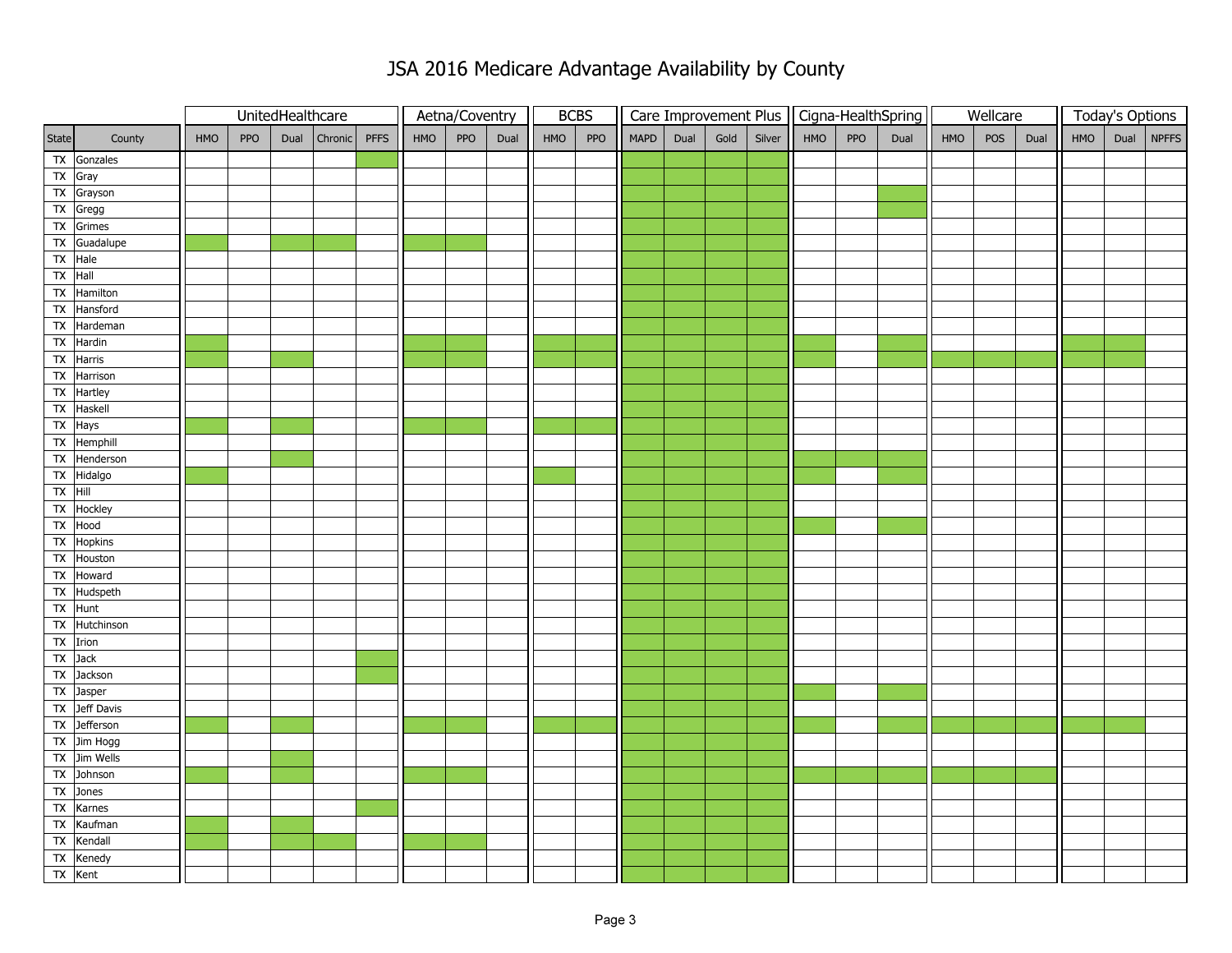|               |                       | UnitedHealthcare |            |      |              |  |     | Aetna/Coventry |      | <b>BCBS</b> |     |             |      |      |        |     |     | Care Improvement Plus   Cigna-HealthSpring |     | Wellcare |      |     | <b>Today's Options</b> |
|---------------|-----------------------|------------------|------------|------|--------------|--|-----|----------------|------|-------------|-----|-------------|------|------|--------|-----|-----|--------------------------------------------|-----|----------|------|-----|------------------------|
| State         | County                | <b>HMO</b>       | <b>PPO</b> | Dual | Chronic PFFS |  | HMO | PPO            | Dual | HMO         | PPO | <b>MAPD</b> | Dual | Gold | Silver | HMO | PPO | Dual                                       | HMO | POS      | Dual | HMO | Dual NPFFS             |
| $TX$ Kerr     |                       |                  |            |      |              |  |     |                |      |             |     |             |      |      |        |     |     |                                            |     |          |      |     |                        |
|               | TX Kimble             |                  |            |      |              |  |     |                |      |             |     |             |      |      |        |     |     |                                            |     |          |      |     |                        |
| TX King       |                       |                  |            |      |              |  |     |                |      |             |     |             |      |      |        |     |     |                                            |     |          |      |     |                        |
|               | TX Kinney             |                  |            |      |              |  |     |                |      |             |     |             |      |      |        |     |     |                                            |     |          |      |     |                        |
|               | TX Kleberg            |                  |            |      |              |  |     |                |      |             |     |             |      |      |        |     |     |                                            |     |          |      |     |                        |
|               | TX Knox               |                  |            |      |              |  |     |                |      |             |     |             |      |      |        |     |     |                                            |     |          |      |     |                        |
|               | TX La Salle           |                  |            |      |              |  |     |                |      |             |     |             |      |      |        |     |     |                                            |     |          |      |     |                        |
|               | TX Lamar              |                  |            |      |              |  |     |                |      |             |     |             |      |      |        |     |     |                                            |     |          |      |     |                        |
|               | TX Lamb               |                  |            |      |              |  |     |                |      |             |     |             |      |      |        |     |     |                                            |     |          |      |     |                        |
|               | TX Lampasas           |                  |            |      |              |  |     |                |      |             |     |             |      |      |        |     |     |                                            |     |          |      |     |                        |
|               | TX Lavaca             |                  |            |      |              |  |     |                |      |             |     |             |      |      |        |     |     |                                            |     |          |      |     |                        |
| $TX$ Lee      |                       |                  |            |      |              |  |     |                |      |             |     |             |      |      |        |     |     |                                            |     |          |      |     |                        |
|               | TX Leon               |                  |            |      |              |  |     |                |      |             |     |             |      |      |        |     |     |                                            |     |          |      |     |                        |
|               | TX Liberty            |                  |            |      |              |  |     |                |      |             |     |             |      |      |        |     |     |                                            |     |          |      |     |                        |
| ${\sf TX}$    | Limestone             |                  |            |      |              |  |     |                |      |             |     |             |      |      |        |     |     |                                            |     |          |      |     |                        |
| $\mathsf{TX}$ | Lipscomb              |                  |            |      |              |  |     |                |      |             |     |             |      |      |        |     |     |                                            |     |          |      |     |                        |
|               | TX Live Oak           |                  |            |      |              |  |     |                |      |             |     |             |      |      |        |     |     |                                            |     |          |      |     |                        |
|               | TX Llano              |                  |            |      |              |  |     |                |      |             |     |             |      |      |        |     |     |                                            |     |          |      |     |                        |
|               | TX Loving             |                  |            |      |              |  |     |                |      |             |     |             |      |      |        |     |     |                                            |     |          |      |     |                        |
|               | TX Lubbock            |                  |            |      |              |  |     |                |      |             |     |             |      |      |        |     |     |                                            |     |          |      |     |                        |
|               | TX Lynn<br>TX Madison |                  |            |      |              |  |     |                |      |             |     |             |      |      |        |     |     |                                            |     |          |      |     |                        |
| TX            | Marion                |                  |            |      |              |  |     |                |      |             |     |             |      |      |        |     |     |                                            |     |          |      |     |                        |
|               | TX Martin             |                  |            |      |              |  |     |                |      |             |     |             |      |      |        |     |     |                                            |     |          |      |     |                        |
|               | TX Mason              |                  |            |      |              |  |     |                |      |             |     |             |      |      |        |     |     |                                            |     |          |      |     |                        |
|               | TX Matagorda          |                  |            |      |              |  |     |                |      |             |     |             |      |      |        |     |     |                                            |     |          |      |     |                        |
|               | TX Maverick           |                  |            |      |              |  |     |                |      |             |     |             |      |      |        |     |     |                                            |     |          |      |     |                        |
| Tx            | Mcculloch             |                  |            |      |              |  |     |                |      |             |     |             |      |      |        |     |     |                                            |     |          |      |     |                        |
|               | TX Mclennan           |                  |            |      |              |  |     |                |      |             |     |             |      |      |        |     |     |                                            |     |          |      |     |                        |
|               | TX Mcmullen           |                  |            |      |              |  |     |                |      |             |     |             |      |      |        |     |     |                                            |     |          |      |     |                        |
| ${\sf TX}$    | Medina                |                  |            |      |              |  |     |                |      |             |     |             |      |      |        |     |     |                                            |     |          |      |     |                        |
| $\mathsf{TX}$ | Menard                |                  |            |      |              |  |     |                |      |             |     |             |      |      |        |     |     |                                            |     |          |      |     |                        |
|               | TX Midland            |                  |            |      |              |  |     |                |      |             |     |             |      |      |        |     |     |                                            |     |          |      |     |                        |
|               | TX Milam              |                  |            |      |              |  |     |                |      |             |     |             |      |      |        |     |     |                                            |     |          |      |     |                        |
| TX            | Mills                 |                  |            |      |              |  |     |                |      |             |     |             |      |      |        |     |     |                                            |     |          |      |     |                        |
|               | TX Mitchell           |                  |            |      |              |  |     |                |      |             |     |             |      |      |        |     |     |                                            |     |          |      |     |                        |
|               | TX Montague           |                  |            |      |              |  |     |                |      |             |     |             |      |      |        |     |     |                                            |     |          |      |     |                        |
|               | TX Montgomery         |                  |            |      |              |  |     |                |      |             |     |             |      |      |        |     |     |                                            |     |          |      |     |                        |
|               | TX Moore              |                  |            |      |              |  |     |                |      |             |     |             |      |      |        |     |     |                                            |     |          |      |     |                        |
|               | TX Morris             |                  |            |      |              |  |     |                |      |             |     |             |      |      |        |     |     |                                            |     |          |      |     |                        |
|               | TX Motley             |                  |            |      |              |  |     |                |      |             |     |             |      |      |        |     |     |                                            |     |          |      |     |                        |
|               | TX Nacogdoches        |                  |            |      |              |  |     |                |      |             |     |             |      |      |        |     |     |                                            |     |          |      |     |                        |
|               | TX Navarro            |                  |            |      |              |  |     |                |      |             |     |             |      |      |        |     |     |                                            |     |          |      |     |                        |
|               | TX Newton             |                  |            |      |              |  |     |                |      |             |     |             |      |      |        |     |     |                                            |     |          |      |     |                        |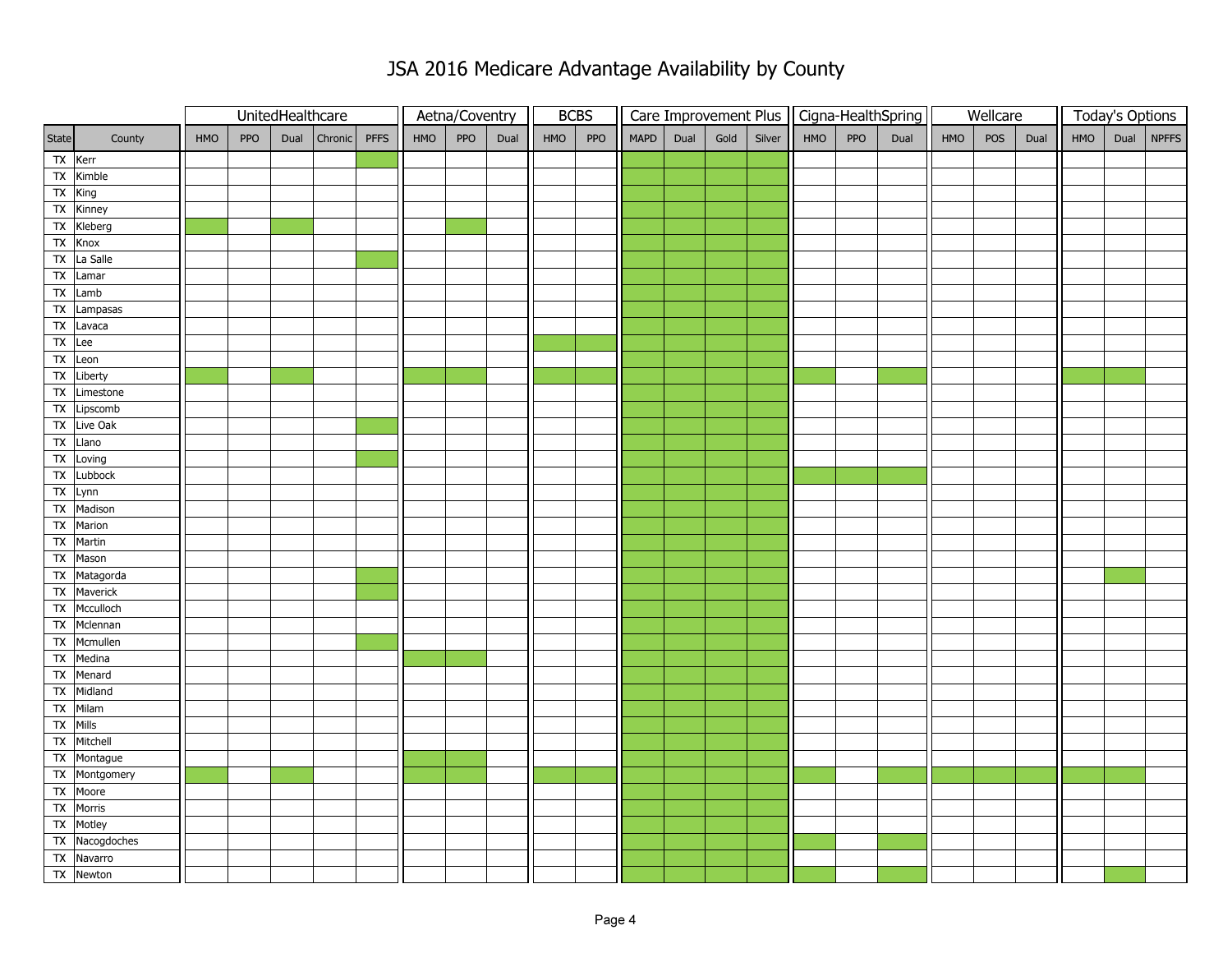|                          |                                      | UnitedHealthcare |            |      |         | Aetna/Coventry |            |     | <b>BCBS</b> |     |     |      |      |      |        | Care Improvement Plus   Cigna-HealthSpring |     | Wellcare |     |     | <b>Today's Options</b> |     |  |              |
|--------------------------|--------------------------------------|------------------|------------|------|---------|----------------|------------|-----|-------------|-----|-----|------|------|------|--------|--------------------------------------------|-----|----------|-----|-----|------------------------|-----|--|--------------|
| State                    | County                               | <b>HMO</b>       | <b>PPO</b> | Dual | Chronic | <b>PFFS</b>    | <b>HMO</b> | PPO | Dual        | HMO | PPO | MAPD | Dual | Gold | Silver | HMO                                        | PPO | Dual     | HMO | POS | Dual                   | HMO |  | Dual   NPFFS |
|                          | TX Nolan                             |                  |            |      |         |                |            |     |             |     |     |      |      |      |        |                                            |     |          |     |     |                        |     |  |              |
|                          | TX Nueces                            |                  |            |      |         |                |            |     |             |     |     |      |      |      |        |                                            |     |          |     |     |                        |     |  |              |
|                          | TX Ochiltree                         |                  |            |      |         |                |            |     |             |     |     |      |      |      |        |                                            |     |          |     |     |                        |     |  |              |
|                          | TX Oldham                            |                  |            |      |         |                |            |     |             |     |     |      |      |      |        |                                            |     |          |     |     |                        |     |  |              |
|                          | TX Orange                            |                  |            |      |         |                |            |     |             |     |     |      |      |      |        |                                            |     |          |     |     |                        |     |  |              |
|                          | TX Palo Pinto                        |                  |            |      |         |                |            |     |             |     |     |      |      |      |        |                                            |     |          |     |     |                        |     |  |              |
|                          | TX Panola                            |                  |            |      |         |                |            |     |             |     |     |      |      |      |        |                                            |     |          |     |     |                        |     |  |              |
|                          | TX Parker                            |                  |            |      |         |                |            |     |             |     |     |      |      |      |        |                                            |     |          |     |     |                        |     |  |              |
|                          | TX Parmer                            |                  |            |      |         |                |            |     |             |     |     |      |      |      |        |                                            |     |          |     |     |                        |     |  |              |
| $\mathsf{TX}$            | Pecos                                |                  |            |      |         |                |            |     |             |     |     |      |      |      |        |                                            |     |          |     |     |                        |     |  |              |
| TX Polk                  |                                      |                  |            |      |         |                |            |     |             |     |     |      |      |      |        |                                            |     |          |     |     |                        |     |  |              |
|                          | TX Potter                            |                  |            |      |         |                |            |     |             |     |     |      |      |      |        |                                            |     |          |     |     |                        |     |  |              |
|                          | TX Presidio                          |                  |            |      |         |                |            |     |             |     |     |      |      |      |        |                                            |     |          |     |     |                        |     |  |              |
|                          | TX Rains                             |                  |            |      |         |                |            |     |             |     |     |      |      |      |        |                                            |     |          |     |     |                        |     |  |              |
| $\mathsf{TX}$            | Randall                              |                  |            |      |         |                |            |     |             |     |     |      |      |      |        |                                            |     |          |     |     |                        |     |  |              |
|                          | TX Reagan                            |                  |            |      |         |                |            |     |             |     |     |      |      |      |        |                                            |     |          |     |     |                        |     |  |              |
| TX Real                  |                                      |                  |            |      |         |                |            |     |             |     |     |      |      |      |        |                                            |     |          |     |     |                        |     |  |              |
| $\overline{\mathsf{TX}}$ | Red River                            |                  |            |      |         |                |            |     |             |     |     |      |      |      |        |                                            |     |          |     |     |                        |     |  |              |
|                          | TX Reeves                            |                  |            |      |         |                |            |     |             |     |     |      |      |      |        |                                            |     |          |     |     |                        |     |  |              |
| $\mathsf{TX}$            | Refugio                              |                  |            |      |         |                |            |     |             |     |     |      |      |      |        |                                            |     |          |     |     |                        |     |  |              |
| $\mathsf{TX}$            | Roberts                              |                  |            |      |         |                |            |     |             |     |     |      |      |      |        |                                            |     |          |     |     |                        |     |  |              |
| Tx                       | Robertson                            |                  |            |      |         |                |            |     |             |     |     |      |      |      |        |                                            |     |          |     |     |                        |     |  |              |
| Tx                       | Rockwall                             |                  |            |      |         |                |            |     |             |     |     |      |      |      |        |                                            |     |          |     |     |                        |     |  |              |
|                          | TX Runnels                           |                  |            |      |         |                |            |     |             |     |     |      |      |      |        |                                            |     |          |     |     |                        |     |  |              |
| TX                       | Rusk                                 |                  |            |      |         |                |            |     |             |     |     |      |      |      |        |                                            |     |          |     |     |                        |     |  |              |
|                          | TX Sabine                            |                  |            |      |         |                |            |     |             |     |     |      |      |      |        |                                            |     |          |     |     |                        |     |  |              |
|                          | TX San Augustine                     |                  |            |      |         |                |            |     |             |     |     |      |      |      |        |                                            |     |          |     |     |                        |     |  |              |
|                          | TX San Jacinto                       |                  |            |      |         |                |            |     |             |     |     |      |      |      |        |                                            |     |          |     |     |                        |     |  |              |
|                          | TX San Patricio                      |                  |            |      |         |                |            |     |             |     |     |      |      |      |        |                                            |     |          |     |     |                        |     |  |              |
|                          | TX San Saba                          |                  |            |      |         |                |            |     |             |     |     |      |      |      |        |                                            |     |          |     |     |                        |     |  |              |
|                          | TX Schleicher                        |                  |            |      |         |                |            |     |             |     |     |      |      |      |        |                                            |     |          |     |     |                        |     |  |              |
|                          | TX Scurry<br>TX Shackelford          |                  |            |      |         |                |            |     |             |     |     |      |      |      |        |                                            |     |          |     |     |                        |     |  |              |
|                          | TX Shelby                            |                  |            |      |         |                |            |     |             |     |     |      |      |      |        |                                            |     |          |     |     |                        |     |  |              |
| $\overline{X}$           | Sherman                              |                  |            |      |         |                |            |     |             |     |     |      |      |      |        |                                            |     |          |     |     |                        |     |  |              |
|                          | TX Smith                             |                  |            |      |         |                |            |     |             |     |     |      |      |      |        |                                            |     |          |     |     |                        |     |  |              |
|                          | Somervell                            |                  |            |      |         |                |            |     |             |     |     |      |      |      |        |                                            |     |          |     |     |                        |     |  |              |
| $\mathsf{TX}$            |                                      |                  |            |      |         |                |            |     |             |     |     |      |      |      |        |                                            |     |          |     |     |                        |     |  |              |
|                          | TX Starr<br>$\overline{TX}$ Stephens |                  |            |      |         |                |            |     |             |     |     |      |      |      |        |                                            |     |          |     |     |                        |     |  |              |
|                          | TX Sterling                          |                  |            |      |         |                |            |     |             |     |     |      |      |      |        |                                            |     |          |     |     |                        |     |  |              |
|                          | TX Stonewall                         |                  |            |      |         |                |            |     |             |     |     |      |      |      |        |                                            |     |          |     |     |                        |     |  |              |
|                          | TX Sutton                            |                  |            |      |         |                |            |     |             |     |     |      |      |      |        |                                            |     |          |     |     |                        |     |  |              |
| $\mathsf{TX}$            | Swisher                              |                  |            |      |         |                |            |     |             |     |     |      |      |      |        |                                            |     |          |     |     |                        |     |  |              |
|                          | TX Tarrant                           |                  |            |      |         |                |            |     |             |     |     |      |      |      |        |                                            |     |          |     |     |                        |     |  |              |
|                          |                                      |                  |            |      |         |                |            |     |             |     |     |      |      |      |        |                                            |     |          |     |     |                        |     |  |              |